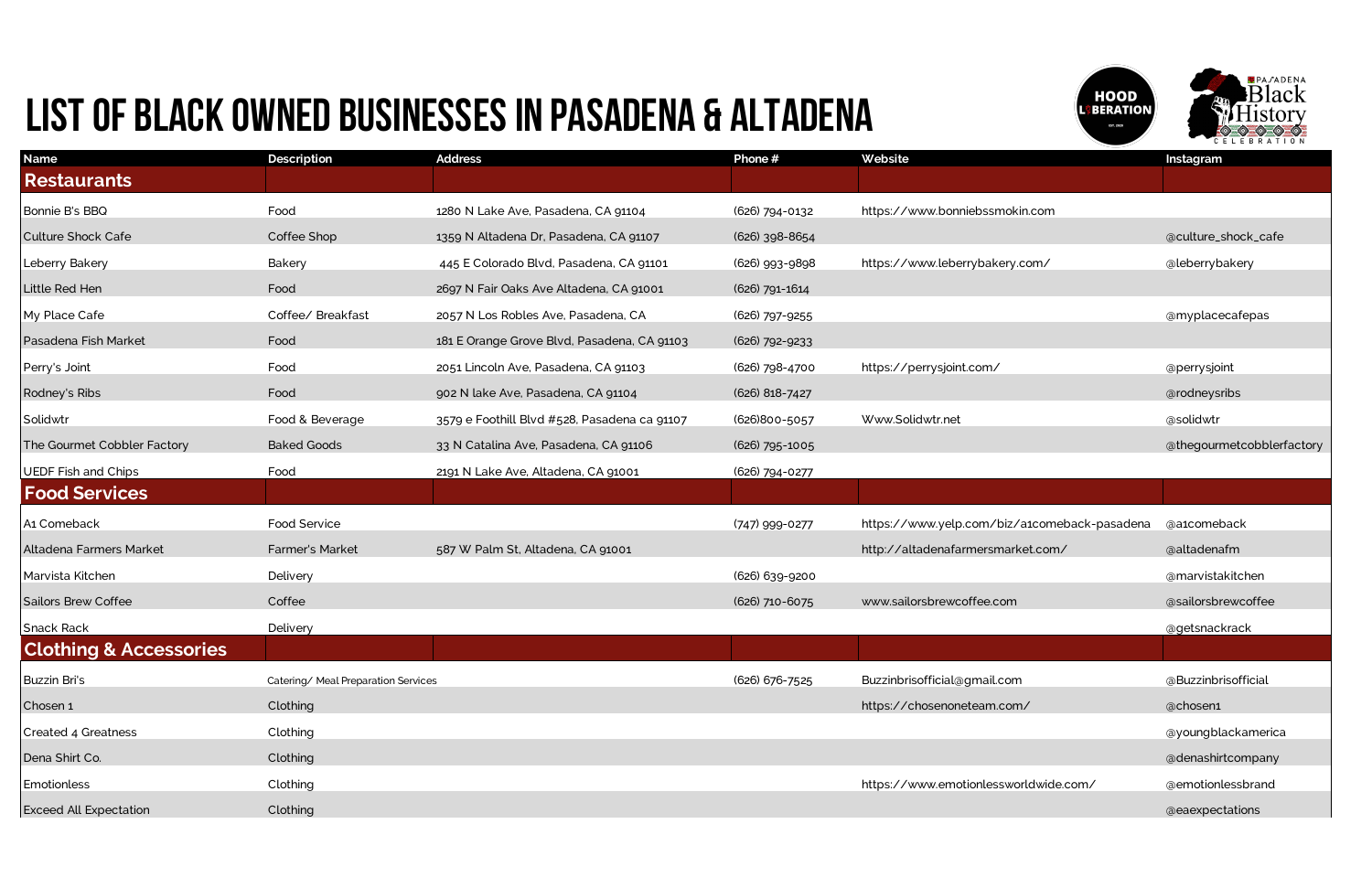| First to Third                     | Clothing                  | 3330 Lincoln Ave, Altadena, CA 91001              | (626) 840-3258   |                                                                          | @first_to_third           |
|------------------------------------|---------------------------|---------------------------------------------------|------------------|--------------------------------------------------------------------------|---------------------------|
| Forever Woke Apparel               | Clothing                  |                                                   |                  | https://foreverwokeapparel.com/                                          | @foreverwokeapparel       |
| Indefinable                        | Clothing                  |                                                   |                  | https://www.indefinableonez.com/                                         | @indefinableonez          |
| Infantry                           | Clothing                  |                                                   |                  |                                                                          | @infantrycollective       |
| Just 2 Nice                        | Clothing                  |                                                   | (925) 522-6335   | https://linktr.ee/j2nclothing                                            | @j2nclothing              |
| Kipenzi Chidimma                   | Fashion                   | 45 S. Arroyo Parkway                              | (504) 264-2360   | www.lineij-atelier.com                                                   | @LineijInc                |
| <b>Kliek Boutique</b>              | Clothing                  | 300 E Colorado Blvd Suite 151, Pasadena, CA 91101 | (626) 314-2239   | https://www.kliekboutique.com/                                           | @shopatkliek              |
| Made In Dena                       | Clothing                  |                                                   |                  | https://www.madeindena.com/                                              | @made_in_dena             |
| Pasadena Classic                   | Clothing                  |                                                   |                  | https://linktr.ee/pasadenaclassic                                        | @pasadenaclassic          |
| <b>Rhythms of the Village</b>      | Clothing                  | 2279 Lake Ave, Altadena, CA 91001                 | (626) 616-2561   | https://www.rhythmsofthevillage.com/                                     | @1rhythmsofthevillage     |
| Solid Never Fold, Never Break.     | Clothing                  | 3579 E Foothill Blvd #528 Pasadena, CA 91107      | (626) 524-4097   | Www.solidnfnb.net                                                        | Solidnfnb                 |
| Strict Program                     | Clothing                  |                                                   |                  | https://strictprogram.com/                                               | @strictprogram            |
| The Twistopher Collection          | Clothing                  |                                                   |                  | https://thetwistophercollection.com/                                     | @twistophercollection     |
| Wayne's Fashion                    | Clothing                  | 2308 Lincoln Ave, Altadena, CA 91001              | (626) 360-9820   |                                                                          |                           |
| We Are Created For Greatness       | Clothing   Services       |                                                   | 626-437-1100     | www.wecreatedgreatness.com   www.wearecfg.com                            | @WEARECFG                 |
| <b>Beauty</b>                      |                           |                                                   |                  |                                                                          |                           |
| Altadena Beauty Supply             | <b>Beauty Supply</b>      | 1920 Lake Ave #104, Altadena, CA 91001            | (626) 696-3430   | https://studiovucsihair.bigcartel.com/                                   | @altadenabeautysupply     |
| Dians Barbershop                   | Barbershop                | 2462 Lake Ave CA 91001                            | (626) 797-9672   |                                                                          | @diansbarbershop          |
| Hair is my Story                   | <b>Beauty Salon</b>       |                                                   | (626) 379-3691   | hairsmystory@gmail.com                                                   | @hairs_my_story           |
| Indigo Salon                       | Color X Curly Hair Studio | 455 South Lake Ave #103 Studio 19                 | $(310)$ 492-4011 | vanessaforrest.com                                                       | Indigostudiosalon         |
| Love Feathers Skin Care            | Skincare                  |                                                   |                  | https://www.etsy.com/listing/717237057/natural-bes @lovefeathersskincare |                           |
| Lustoffflavors                     | Lip Gloss                 |                                                   |                  |                                                                          | @lustofflavors_           |
| <b>Panic Nails</b>                 | Nail Salon                | 2548 E Colorado Blvd, Pasadena, CA                |                  | https://www.girlhouse-panicroom.com/                                     | @panicroomnails           |
| <b>R&amp;R Cosmetique</b>          | Lip Gloss                 |                                                   |                  |                                                                          | @rr_cosmetique            |
| <b>Simply Divine Beauty Supply</b> | Retail- Beauty Supply     | 1700 East Washington Blvd. Pasadena Ca.91104      | (626)765-6733    | Www.simplydivinebeautysupplies.com                                       | @simplydivinebeautysupply |
| ShesBundled                        | Extensions                |                                                   | (818) 943-3924   |                                                                          | @shesbundled              |
| Shyne Hair Studio                  | Hair Salon                | 449 E Colorado Blvd, Pasadena, CA 91101           | (626) 219-6141   |                                                                          | @Shynehairstudio          |
|                                    |                           |                                                   |                  |                                                                          |                           |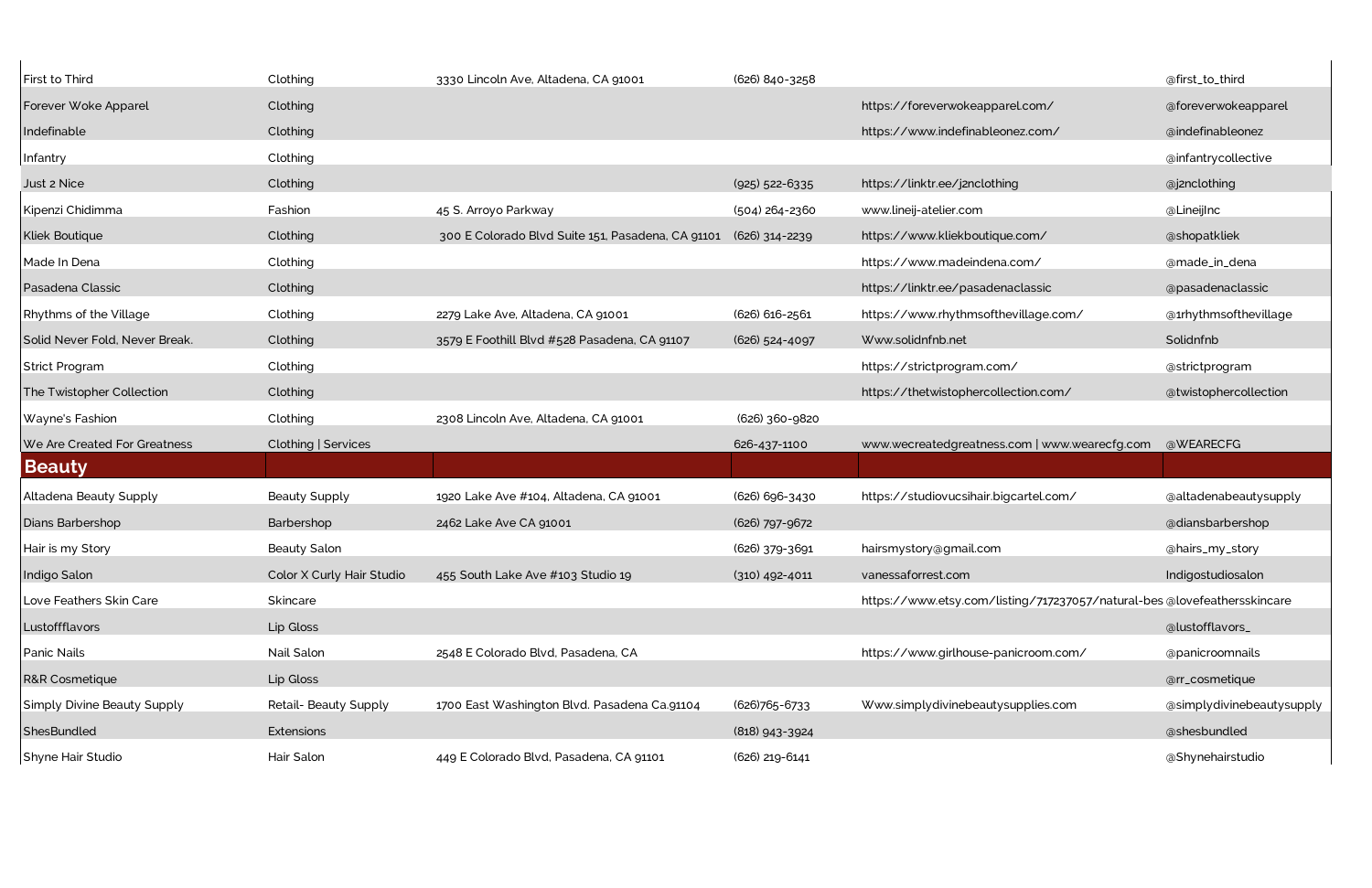| <b>Simply Divine Beauty Supply</b>     | Beauty Supply                                         | 1700 East Washington Blvd. Pasadena CA 91104                       | (626) 765-6733         | Www.simplydivinebeautysupplies.com                             | @simplydivinebeautysupply  |
|----------------------------------------|-------------------------------------------------------|--------------------------------------------------------------------|------------------------|----------------------------------------------------------------|----------------------------|
| Threo Skin                             | Skin Care / Facial/ Chemical<br>Peels/Acne Specialist |                                                                    |                        | https://www.threoskin.com/                                     | @threoskin                 |
| WickedFast Skin Care                   | Skin Care/Tattoo After Care                           |                                                                    |                        | wickedfastskincare.com                                         | @officialwickedfast        |
| <b>Jewelry</b>                         |                                                       |                                                                    |                        |                                                                |                            |
| Brandon D. Lamar                       | Jewerly and Books                                     |                                                                    |                        | https://www.bdlamar.org/shop                                   |                            |
| <b>Cr8tive Genes</b>                   | Jewerly                                               |                                                                    |                        | https://cr8tivegenes.bigcartel.com/                            | @cr8tivegenes              |
| Shellese Aunje                         | Jewerly                                               |                                                                    |                        | https://www.shelleseaunje.com/                                 | @shelleseaunje             |
| <b>Services</b>                        |                                                       |                                                                    |                        |                                                                |                            |
| Aasia Kinney                           | <b>Real Estate Specialist</b>                         |                                                                    | 310-871-8602           | Liveloveplaypasadena.com                                       | @Liveloveplaypasadena      |
| Arnold Funeral Services, Inc           | <b>Funeral Services</b>                               | 2561 N Fair Oaks Ave, Altadena, CA 91001                           | (626) 791-9124         | https://www.arnoldfs.com/                                      |                            |
| <b>AUX Mobile Car Care</b>             | Auto Detailing                                        |                                                                    | (888) 997-2893         | www.auxmobilecarcare.com                                       | @auxmobilecarcare          |
| Be Well Body Work                      | Massage and Body Work                                 |                                                                    |                        | https://squareup.com/appointments/book/39fw5ya(@Bewellbodywork |                            |
| Denise Flawless Events                 | <b>Event Planner</b>                                  |                                                                    |                        |                                                                | @deniseflawlessevents      |
| Doux Consulting Group                  | Branding/Human Behavior                               | 556 S Fair Oaks blvd ste 101 #184 Pasadena CA 91105 (424) 272-0437 |                        | DouxConsulting.com                                             | @allycinhicks              |
| Early Byrd                             | Toys & Collectibles                                   | 842 W. El Repetto Dr. #B                                           | (213) 925-0784         | Facebook.com/earlybyrdstore                                    | @early_byrd                |
| <b>F&amp;M Business Center</b>         | Taxation and Real Estate                              | 83 E Orange Grove Blvd, Pasadena, CA 91103                         | (626) 796-7164         | http://www.fmbusinesscenter.com                                |                            |
| Fight Academy                          | Martial Arts School                                   | 36 W Colorado Blvd b1, Pasadena, CA 91105                          | (626)737-0442          | sy@fightacademymma.com                                         | @flightacademy             |
| Hands in the Soil                      | Wellness                                              |                                                                    |                        |                                                                | @handsinthesoil            |
| Hieroglyphics Yoga                     | Yoga Studio                                           | 3023 Lincoln Ave Altadena CA; 91001                                | (626) 486-2785         |                                                                |                            |
| Ideal Youth Inc                        | Non-profit                                            | 83 E Orange Grove Blvd, Pasadena, CA 91103                         | (626) 796-7164 ext. 16 |                                                                | @ideal_youth_inc           |
| Jade Love Kids Foundation              | <b>Educational Services</b>                           |                                                                    |                        | https://www.jadelovekids.org/programs                          | @jadelovekids              |
| J. Griffin HR Consulting               | Diversity & Equity Training                           | PO Box 94691 Pasadena CA 91109                                     | $(323) 539 - 7311$     | https://jgriffinconsultingpartners.com/                        | JGriffinhrconsulting       |
| Kreative Eye Design                    | Branding, Marketing, Graphic + Web Design             |                                                                    |                        | www.kreativeeyedesign.com                                      | @kreative_eye_design       |
| Luna Business Loans                    | Loans                                                 |                                                                    |                        |                                                                | @luna.loans.on.homes       |
| Millennial and Fit                     | Trainer                                               |                                                                    | (626)714-8949          | www.millennialandfit.net                                       | @millennialandfit          |
| Nathaniel Bradley                      |                                                       | Marketing, Web + Graphic Des P.O. Box 93036 Pasadena, CA 91109     | (626)529-5773          | www.fivemm.com                                                 | @fivemilemedia_advertising |
| Neighbors Empowering Youth, Inc. (NEY) | None profit                                           | 2662 N Fair Oaks Ave, Altadena, CA 91001                           | (626) 469-0100         | http://neypcworkshop.org/                                      | @ney_inc                   |
| Pasadena Black Pages                   | Media + Advertising                                   |                                                                    |                        | www.pasadenablackpages.com                                     | @pasadenablackpages        |
| Pasadena/San Gabriel Valley Journal    | Media and News                                        | 1541 N. Lake Ave. Suite A; Pasadena CA 91104                       | (626) 798-3972         | https://www.pasadenajournal.com/                               |                            |